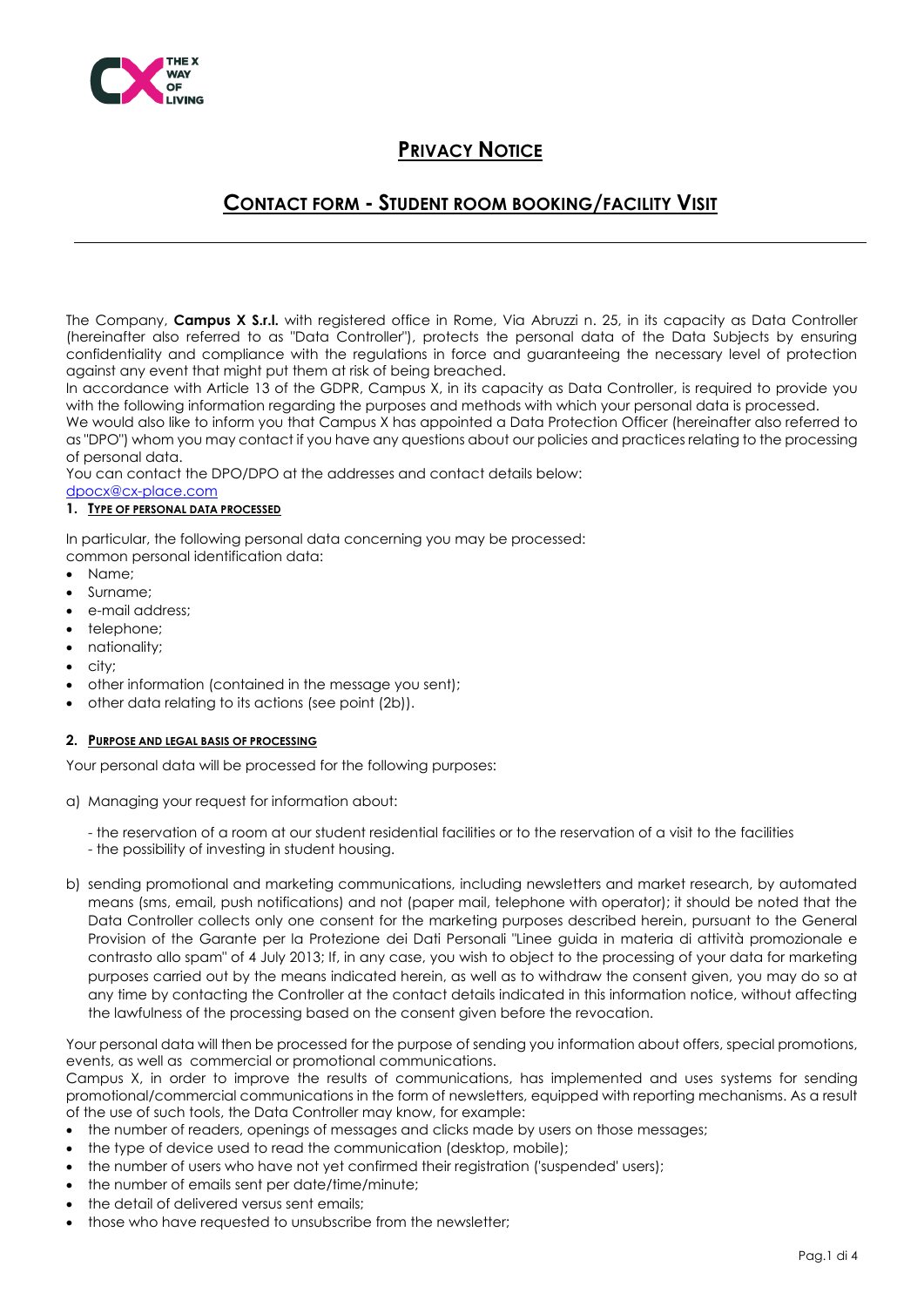

### **CONTACT FORM - STUDENT ROOM BOOKING/FACILITY VISIT**

- email openings and clicks on individual links;
- link tracking (the number of clicks made on the links in the message);
- click tracking (which links have been clicked).

All this data is used for the purpose of comparing, and possibly improving, the results of communications. The legal basis underlying the processing and the purpose referred to in point (a) of this paragraph is: Article 6(1)(b) GDPR "processing is necessary for the performance of a contract to which the data subject is party or for pre-contractual measures taken at the request of the data subject";

the legal basis underlying the processing and the purpose referred to in subparagraph (b) of this point is: art. 6 par. 1 lett. a) GDPR "the Data Subject has given consent to the processing of his/her personal data for one or more specific purposes".

### **3. METHOD OF TREATMENT**

The processing of your personal data shall be carried out mainly through computerised tools and by means of paper media by people within the Owner's organisation who are duly authorised and trained for this purpose in accordance with the methods and with the means suitable to guarantee the security and confidentiality of the personal data themselves, in compliance with the provisions of the GDPR.

The Data Controller carries out periodic checks to ensure that no personal data are collected, filed or stored that are not necessary in relation to the processing operations and related purposes as listed in point n. of 2this notice. In carrying out these activities, Campus X undertakes to:

a) ensure the accuracy and updating of the personal data processed, and promptly receive any corrections and/or additions requested by you;

b) notify you, within the time limits and in the cases provided for by the legislation in force, of any breaches of personal data;

(c) ensure that processing operations comply with the applicable legal provisions.

### **4. RECIPIENTS OF PERSONAL DATA**

Personal data processed for the purposes referred to in point n. of 2this information notice may be communicated:

- to duly authorised internal members of the Controller's staff for the parts of the processing for which they are responsible;
- to external parties such as:
	- information society and computer assistance;
	- providers of IT infrastructure and solutions;
	- companies providing marketing services;
	- web service providers.

The communication concerns the categories of personal data whose transmission to the above-mentioned third parties is necessary for the performance of the activities and for the purposes referred to in this statement and, in any case, in connection with the pre-contractual relationship with you.

Your consent is not required for the processing in question, as it is carried out for the purpose of executing precontractual measures dependent on your request.

Under no circumstances may your personal data be disseminated.

#### **5. EXTRA EU/SS TRANSFER**

The Data Controller does not transfer your personal data abroad (by "abroad" is meant all countries not belonging to the European Economic Area).

#### **6. PERIOD OF RETENTION/DATA RETENTION**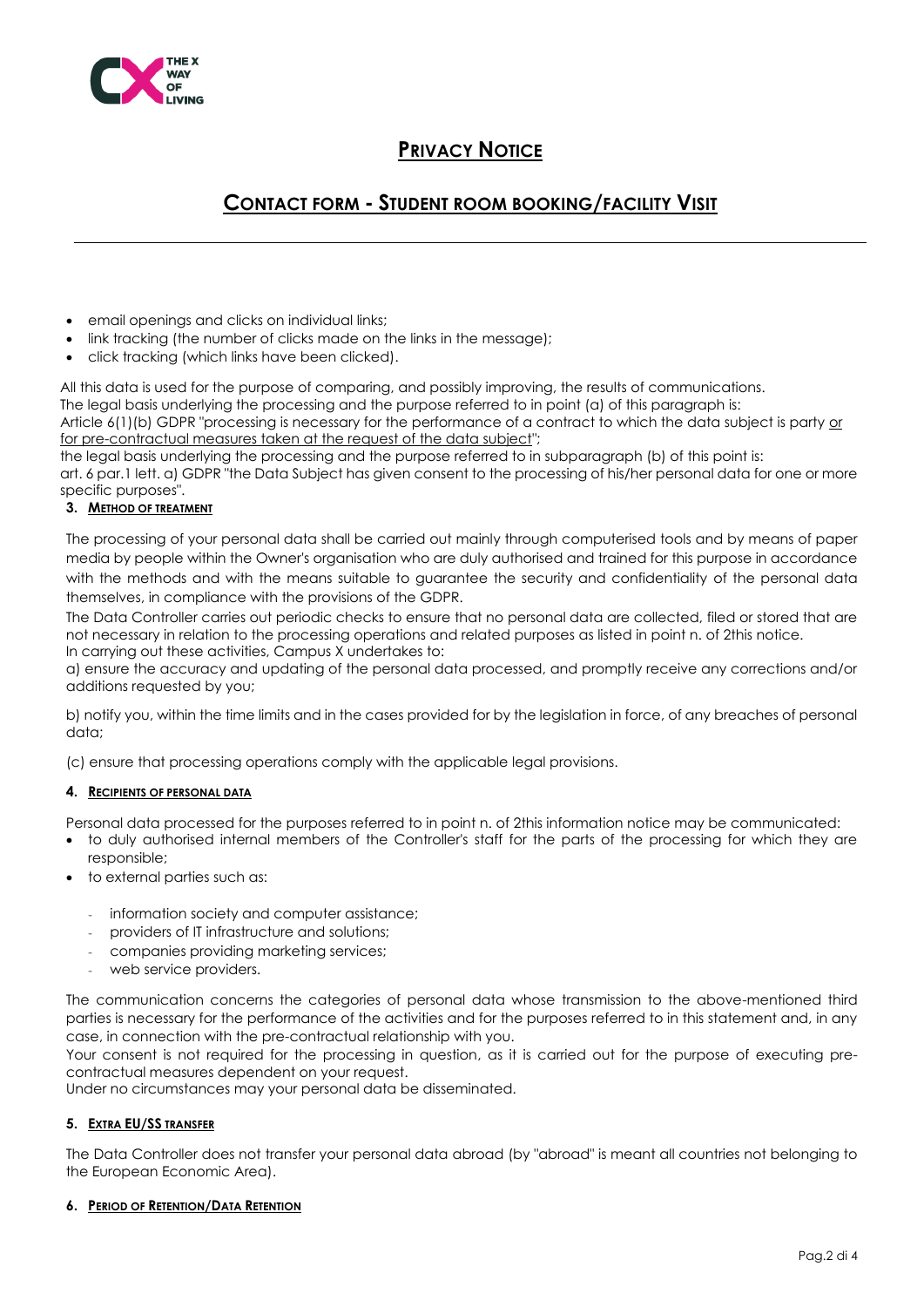

### **CONTACT FORM - STUDENT ROOM BOOKING/FACILITY VISIT**

In relation to the purposes set out in point nr. 2 letter a), the personal data concerning you will be processed and stored by the Data Controller for the time necessary to fulfil your request for information and to send you communications concerning the booking of a room or a visit to the facilities of the Data Controller carried out following your request and, in any case, for no longer than two (2) years.

Longer storage periods may apply in the event of specific legal obligations or in the event that the Data Controller receives requests from public authorities or for additional requirements to protect your rights or the rights of the Data Controller

The personal data processed by the Data Controller for marketing purposes (point nr. 2 letter b), for sending commercial communications through newsletters or other means) will be kept for twenty-four (24) months, unless you proceed to revoke the consent you have given and/or in the event of your objection to the processing.

Once the above-mentioned deadlines have been reached, the Data Controller will delete the data concerning you.

### **7. RIGHTS OF THE DATA SUBJECT**

Pursuant to EU Reg. n°2016/679 you have the right to:

- obtain confirmation of the processing carried out by the Data Controller on your personal data;
- to access your personal data and to know their origin (when your personal data are not obtained directly from you but are collected from third parties), the purposes of the processing, the data of the persons to whom they are communicated (recipients), the period of storage of the personal data or, failing that, the criteria for determining this period;
- obtain the rectification of your personal data;
- obtain the deletion of your personal data from the Data Controller's databases if they are no longer necessary for the purposes for which they were collected or if the processing is unlawful and in the other cases referred to in Article 17 GDPR;
- limit the processing of personal data relating to you, for example, where its accuracy is contested, for the period necessary for the Controller to verify its accuracy and in all other cases referred to in Article 18 GDPR;
- to obtain your personal data in electronic format, also in order to be able to communicate them to another data controller (portability).

You may exercise your rights by writing to the Data Controller at the following address:

#### [dpocx@cx-place.com](about:blank)

The Controller shall do so without delay and, in any event, no later than one month after receipt of the request. The deadline may be extended by two months, in which case the Controller shall inform you within 30 days of the reasons for the extension.

### **8. COMPLAINT**

You have the right to lodge a complaint with the Data Protection Authority.

If you reside in a different member state or if a breach of data protection law occurs in an EU country other than the country where Campus X is based, you must lodge a complaint with the data protection supervisory authority of that country.

The lodging of a complaint is without prejudice to the possibility of bringing any other legal action.

#### **9. PROVISION OF DATA AND CONSEQUENCES**

The provision of your personal data is not compulsory but it is nevertheless necessary for the purposes set out in point 2 of this information notice in order to fulfil the request you have made through the form "Book your student room" and/or "Book your visit" and which, if not provided, will make it impossible for the Controller to fulfil your requests. Refusal to provide the personal data requested may make it impossible for the Controller to fulfil your Request.

#### **10. EXISTENCE OF AUTOMATED DECISION-MAKING**